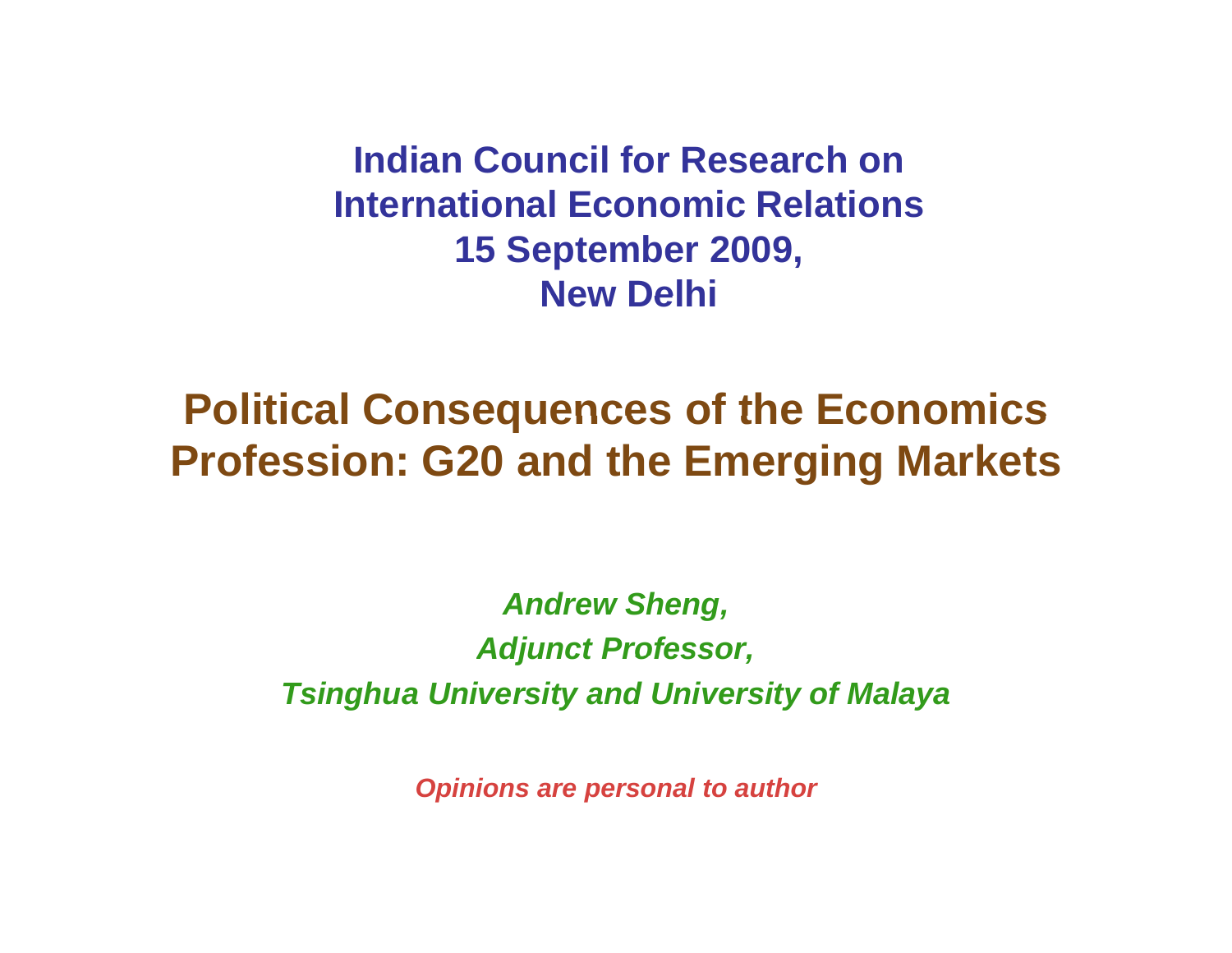## **Key Issues Issues - Why didn't we see this?**

- **1. Davos WEF Chairman Klaus Schwab** *"What we are What currently experiencing with the financial crisis and its consequences is the birth of a new era – a wake-up call to <u>overhaul the institutions, our systems and above all, our*</u> *thinking."*
- **2. Queen Elizabeth II: Why had nobody noticed that the credit crunch was on its way?** *British Academy answer: "the failure to see the timing, extent and severity of the crisis and to head it off, while it had many causes, was principally <sup>a</sup> failure of the collective imagination of many bright people, both in this country and internationally, to understand the risks to the system as a whole."*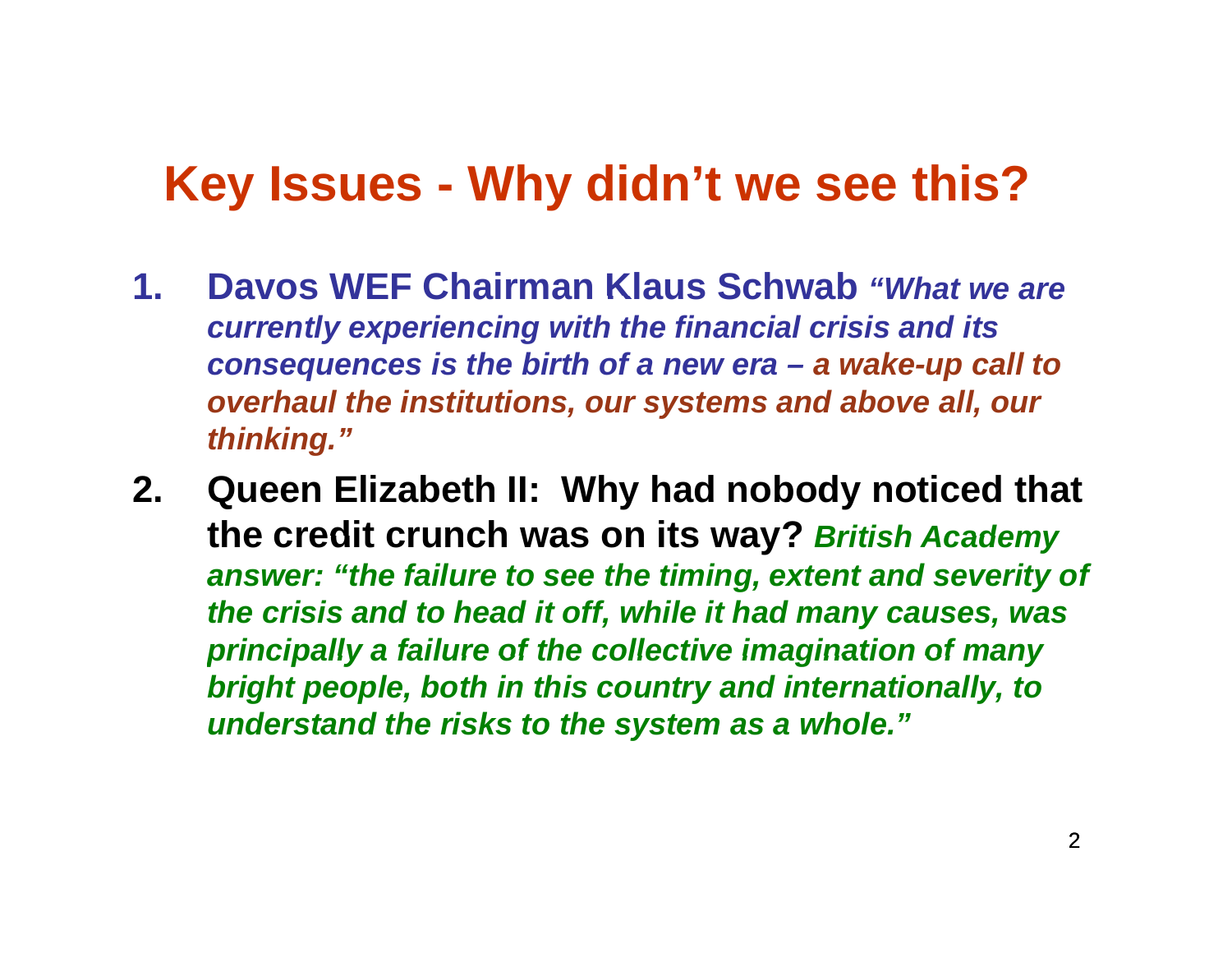## **Financial Crisis: Four Failures**

- **1. Failure to remember History - we have a history of increasing volatility and financial crises**
- **2. Failure to see Macro-Systemic Issues - Unsustainability of Global Imbalance, Low interest rates, Implications of Asset Bubbles and Excess**
- **3. Failure to understand systemic implications of microbehaviour - Embedded leverage in Financial Engineering Engineering, bad incentive schemes,**
- **4. Failure of Economic Thought - Specialization of academic**  disciplines ignored the really important political economy **issues of our times: social inequities, political capture by vested interests, global warming and complex factors that affect financial stability -**

**P lK Paul Krugman -** *much of the past 30 years of macroeconomics "was*  3*spectacularly useless at best, and positively harmful at worst."*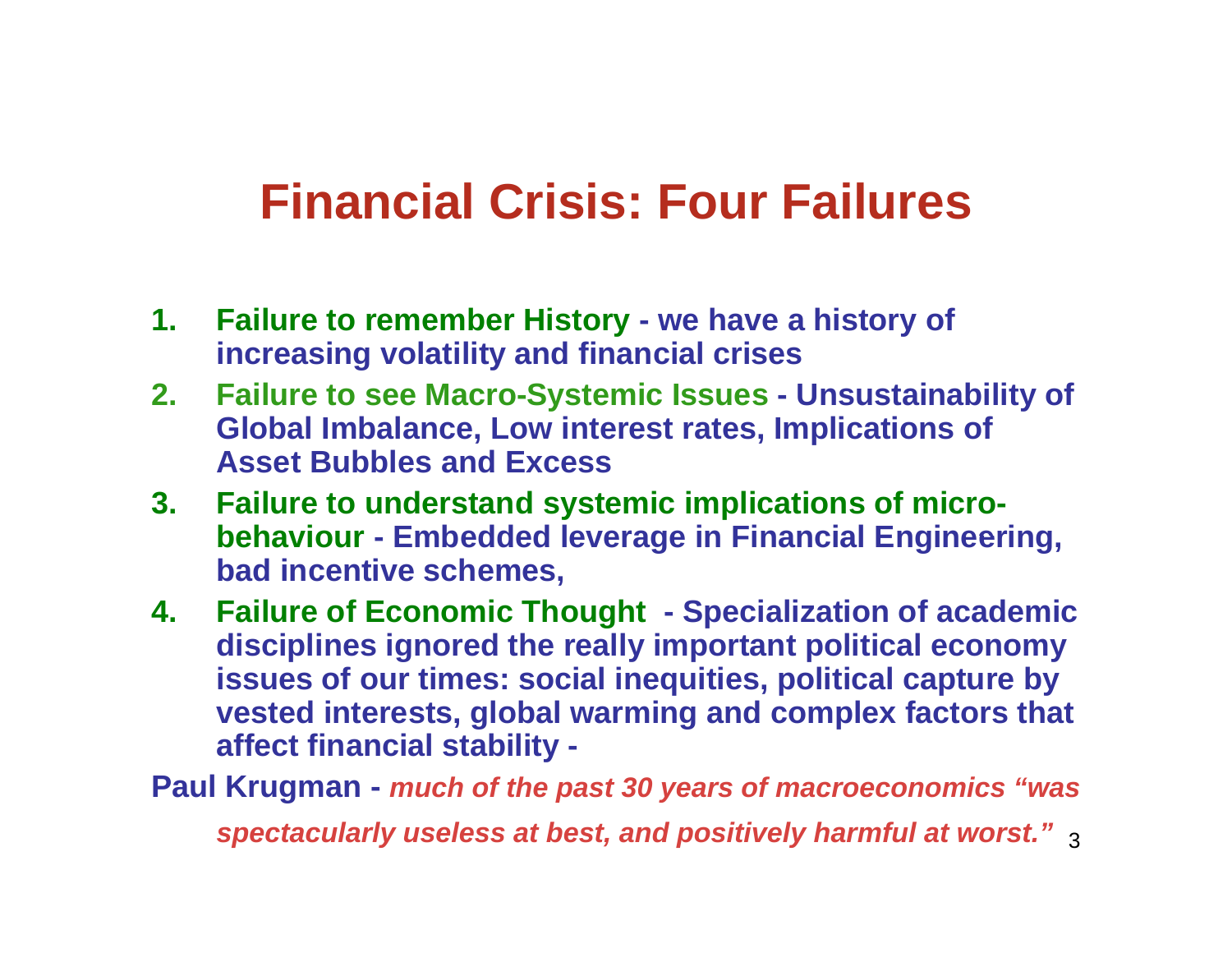# **Fritjof Capra: The Turning Point (1982):**

- **1. Current problems are "systemic problems, which means that they are closely interconnected and they interdependent. They cannot be understood within the fragmented methodology characteristic of our academic disci pg g lines and government a gencies**
- $\bullet$  **Basically, Capra argues that the present Cartesian, logical, linear, Newtonian approach to analysis leads to a**  "mechanistic conception of the world" that "has led to the **well-known fragmentation in our academic disciplines and government agencies and has served as a rationale for treating the natural environment as if it consisted of separate parts, to be exploited by different interest groups."**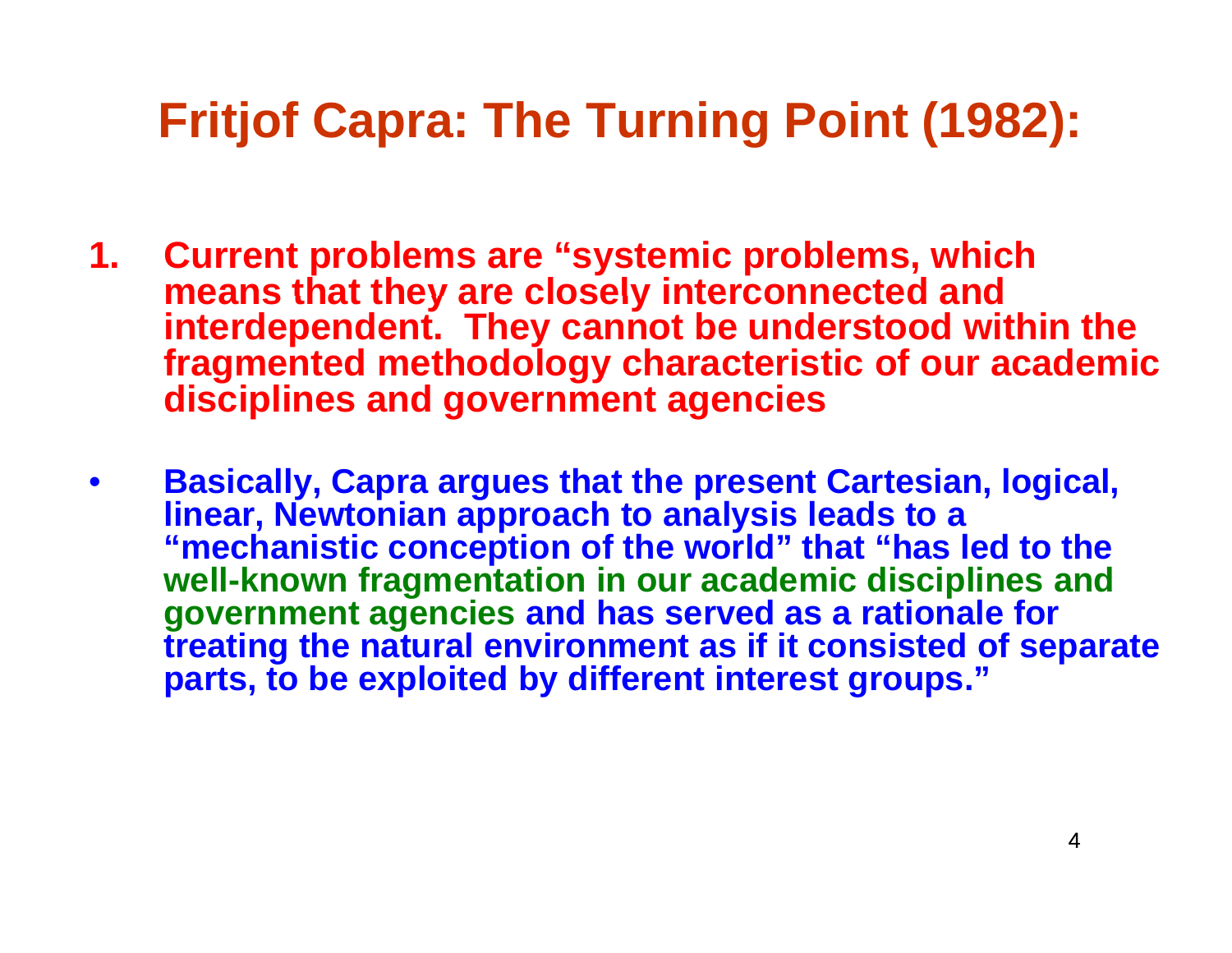#### **Fragmentation vs. System-wide view at Academic and Government Levels – it does not add up**

**1. Fragmentation of Academic Disciplines – Economics wants to be a science, but uses unrealistic assum ptions about human behaviour that turned out to be false. Example, the assumption that default risk and liquidity risk are exclusive [externalities are zero], non-interdependent and can be measured using models**

**In reality, institutions and behavioural characteristics are interdependent, inter-connected and interact in non-linear manner.** 

#### **2. Fragmentation of Governance**

**We have One Global Market, but financial institutions are regulated Market, under National laws [Fragmentation of enforcement] – race to bottom**

**At national level, different agencies are in charge of different institutions,**  so that there are overlaps, gaps, turf-fighting and non-cooperation to solve **complex social issues**

#### **Mervyn King - Banking is Global in Life and National in Death [but regulated in parts] parts].**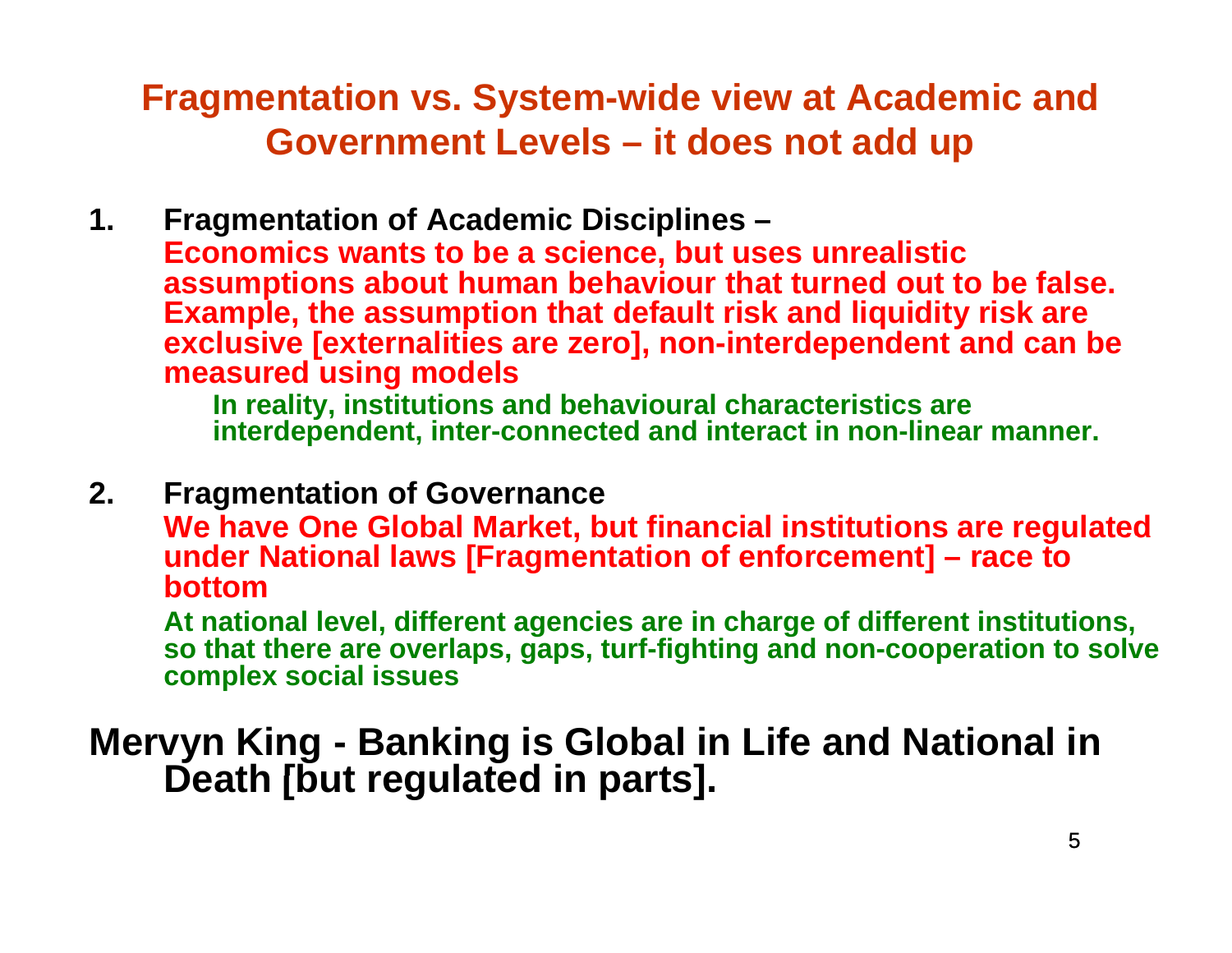#### **Montek - Three Great Issues of G20– it does not add up**

**1. Trade –**

**Trade has been positive globally, but it is driven on an unsustainable "material consum ption" rather than "serviceknowledge sustainable consumption path.** 

- **2. Jobs - quality of jobs, not quantity**  As He Fan mentioned yesterday, does it make sense to spend<br>US\$250,000 to create a job that earns \$2,500 per year? We need **new type of job creation.**
- 3. Global Warming Danger if last 30 years prosperity due to Positive side of **Global Warming, but next 30 years could see Negative side of Global Warming.**
- • **How can World Governance finance Global Warming structural adjustment costs?**

**G20 is first opportunity to have more representative global have more** 6**governance model that might work, not for national interest, but for Global Interest.**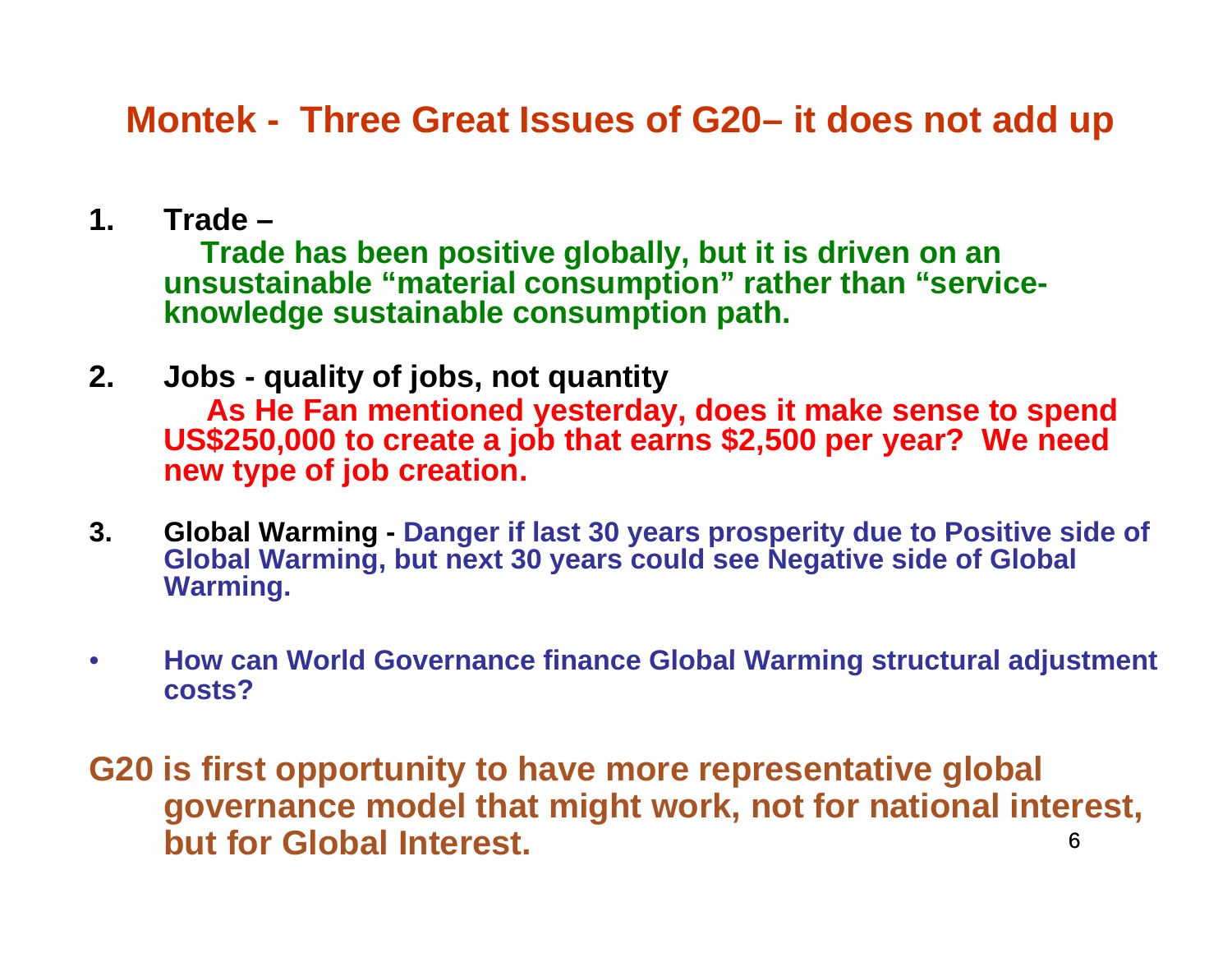# **Quantity vs Qualitative Growth**

**Fritjof Capra and Hazel Henderson (2009):**

- $\bullet$  **GDP Fever is at root of current problems [all measurable monetary values are added up but non up, measured externalities are ignored]. Growth for growth's sake has become quantitative exploitation of natural resources without considerin g gy, g ecology, global warming and quality of life.**
- •**• Central challenge of our economic and ecological crisis: How can we transform the global economy from a system striving for unlimited quantitative growth, which is manifestly unsustainable, to one that is ecologically sound without generating human hardship through generating more unemployment?"**
- $\bullet$ • Gandhi - "Earth provides enough to satisfy every man's<br>need, but not everyman's greed".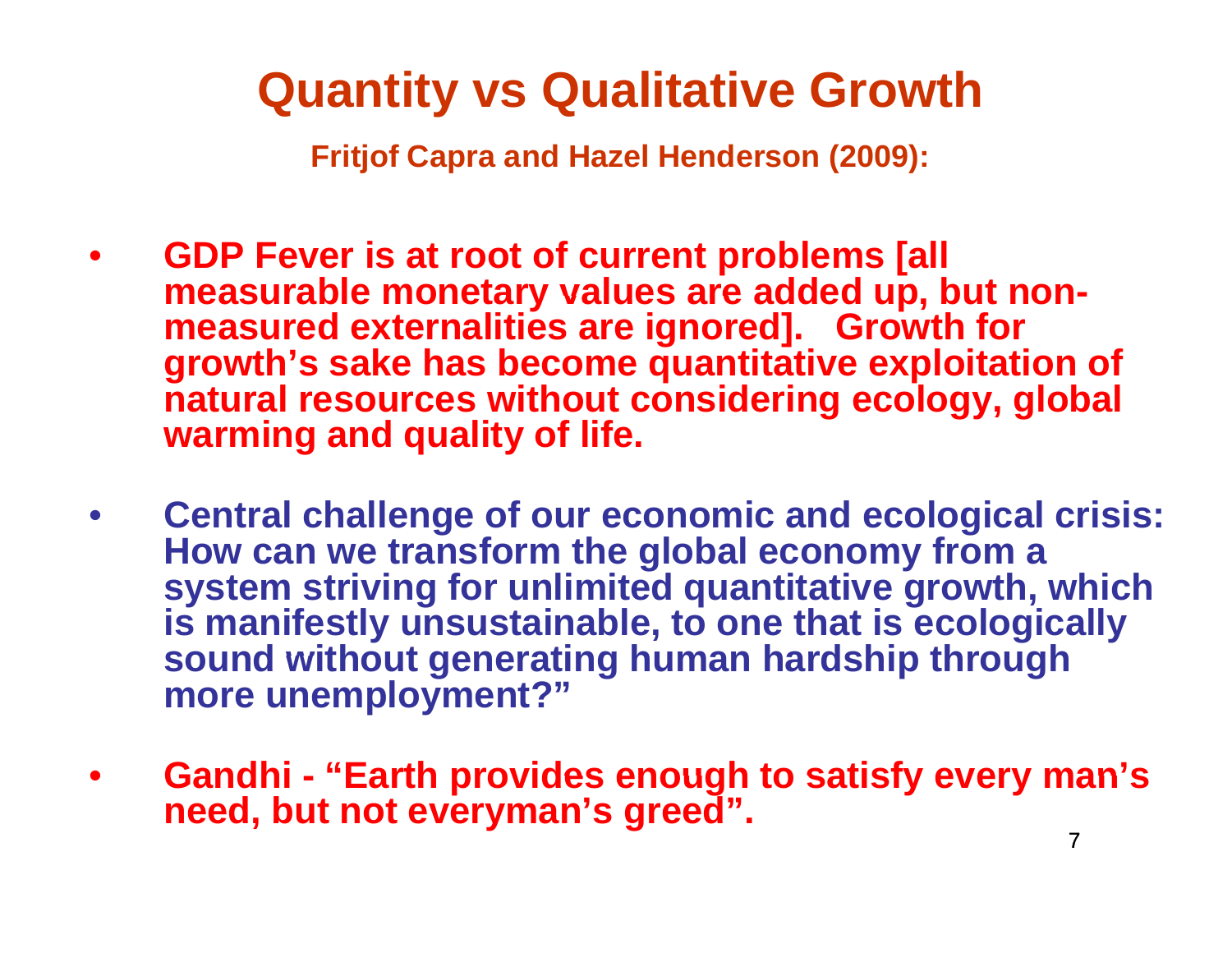#### **Current crisis should be viewed as a Network Crisis.**

- • **Highly Concentrated hubs (20-25 large complex financial institutions) accounting for over half of global turnover,**  particularly in derivatives, concentrated in London, New York.
- $\bullet$ **Too Interconnected to Fail – LCFIs are larger than countries**
- $\bullet$  **Highly interdependent – LCFIs trade with hedge funds and hedge key clients, dependent on AIG, government deposit guarantee and central bank liquidity provision;**
- $\bullet$  **Inter-Active – Markets become pro-cyclical through momentum trading, but reversal becomes vicious circle – lower liquidity, lower prices, insolvency**
- $\bullet$  **Simultaneous – failure of Lehmans led to almost instantaneous stoppage of global credit, which affected real economy**
- $\bullet$  **Complex – no one understood complexity of financial derivatives**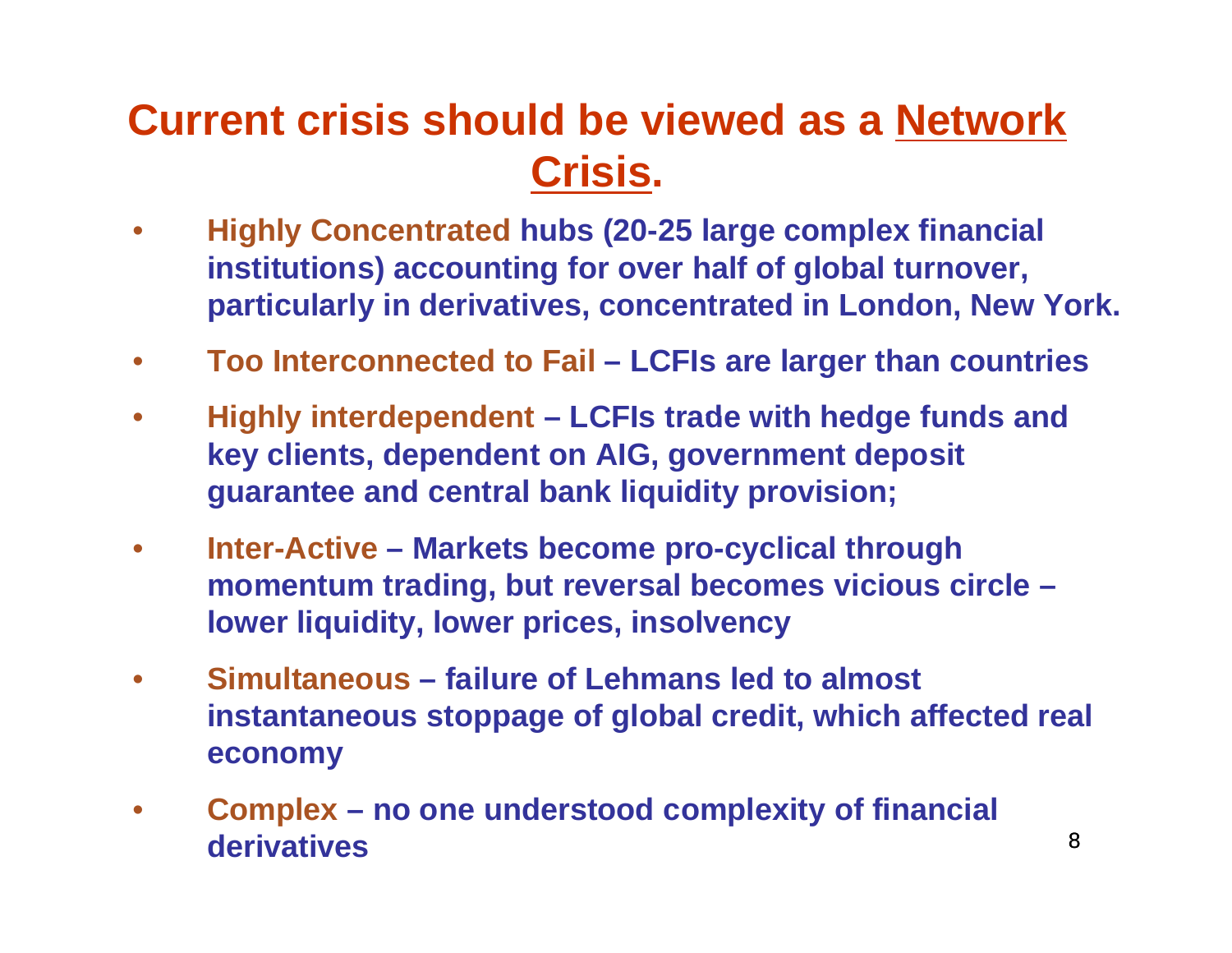#### **Richard Posner: Critique on US Reforming Blueprint**

**-***- Lombard Street July and August 2009 finreg21 com Street, 2009, finreg21.com.*

- **Premature – advocates a specific course of treatment for a disease the cause or causes of which have not been the determined.**
- **Emphasis on the folly of private-sector actors—investors, consumers, credit credit-rating agencies, above all bankers rating and and defects in the regulatory structure, leaving out:** 
	- **1) Errors of monetary policy;**
	- **2) f Large budget deficits;**
	- **3) Deregulation in banking;**
	- **4) lax enforcement of existing regulations;**
	- **5) the complacency of and errors by the economics profession**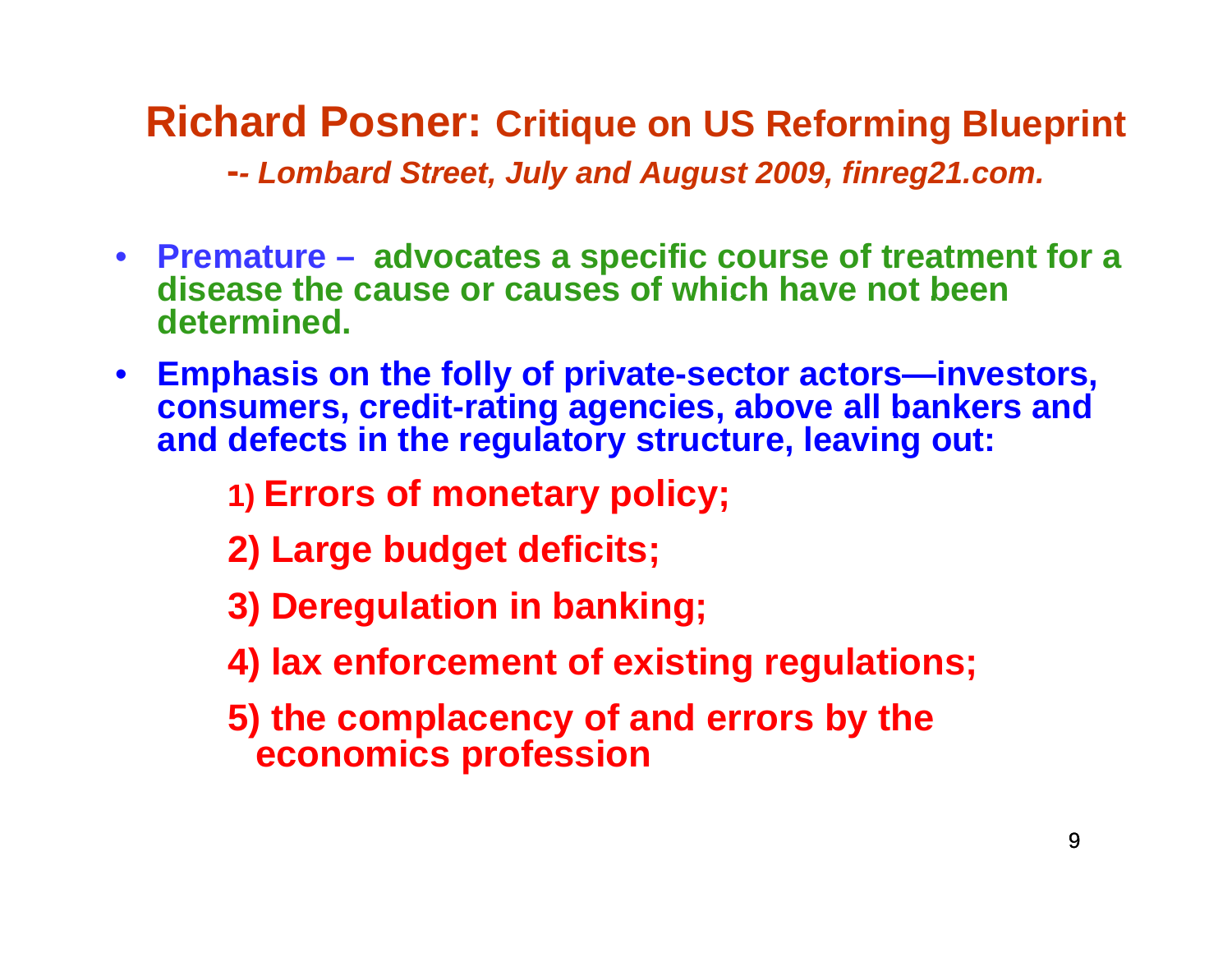# **Lessons from US Financial Behaviour, 1974-2008**

- **US gross debt grew from \$2.1 trn in 1974 (1.6 times GDP) to \$52.5 trn, of which financial sector debt grew 66 times to become largest borrower (32.5% of total, compared with households, 26.3%, and business 21.2%)**
- **Financial sector debt was created because banks became financial engineers, moving from retail to wholesale banks, relying more on securitization and therefore funding from abroad abroad.**
- **Financial engineering financed partly US current account deficit, but through hidden leverage.**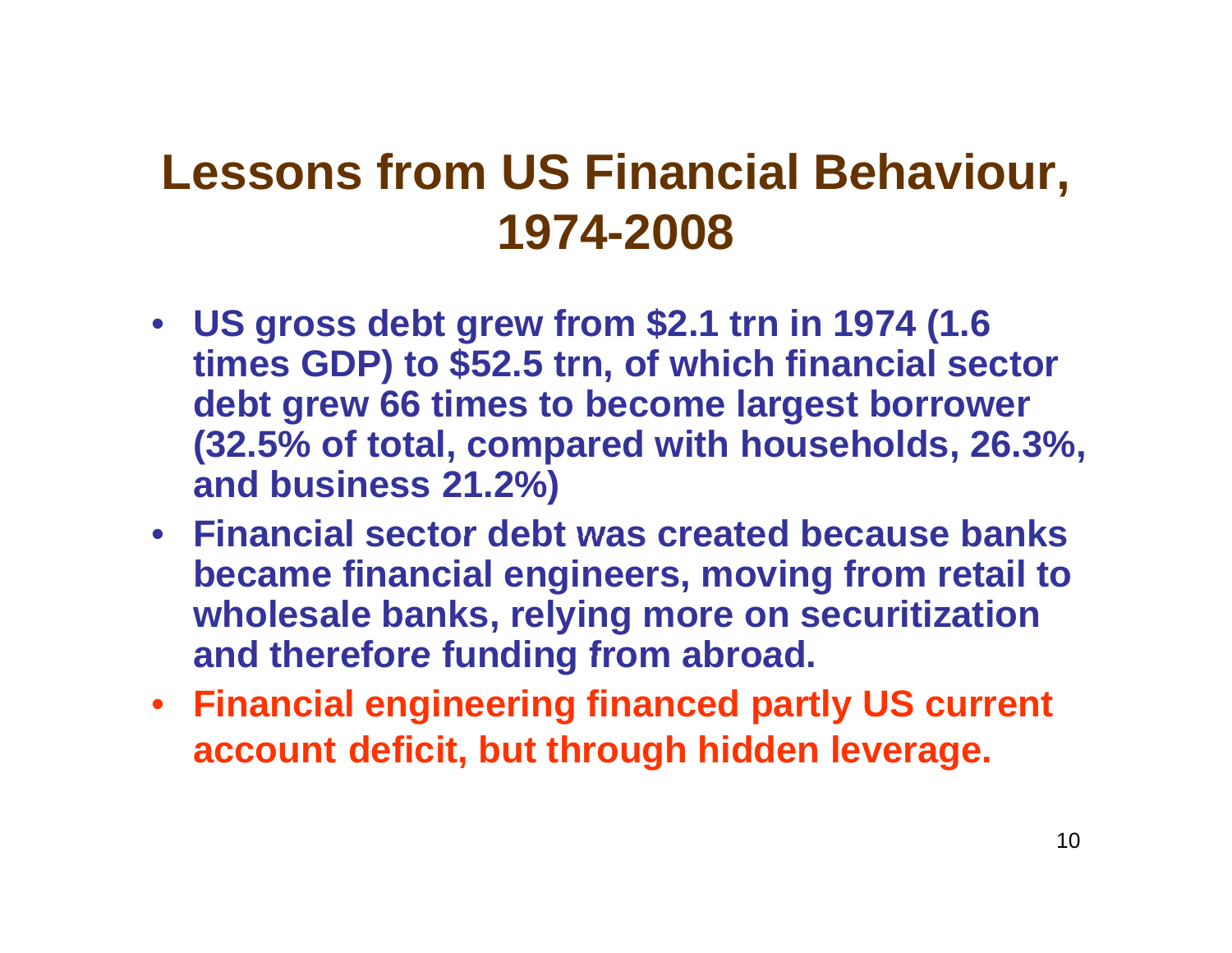# **Who is winner in financial crisis?**

- **Subprime losses of \$150 bn in 2007 required US Government aid of \$13.2 trn as of 19 June 2009**
- **Top 10 US banks accounted for 53 9% of total banks 53.9% total bank assets in 2008, vs 35.6% (higher concentration)**
- In crisis year 2008, salaries of top 10 banks rose **from \$31 bn in 1999 to \$75 bn, but cash dividends to shareholders was only \$17.5 bn.**
- **Management took 4.3 times more than shareholders, when shareholders had to inject ca pital and government guaranteed the de posits. pg g p**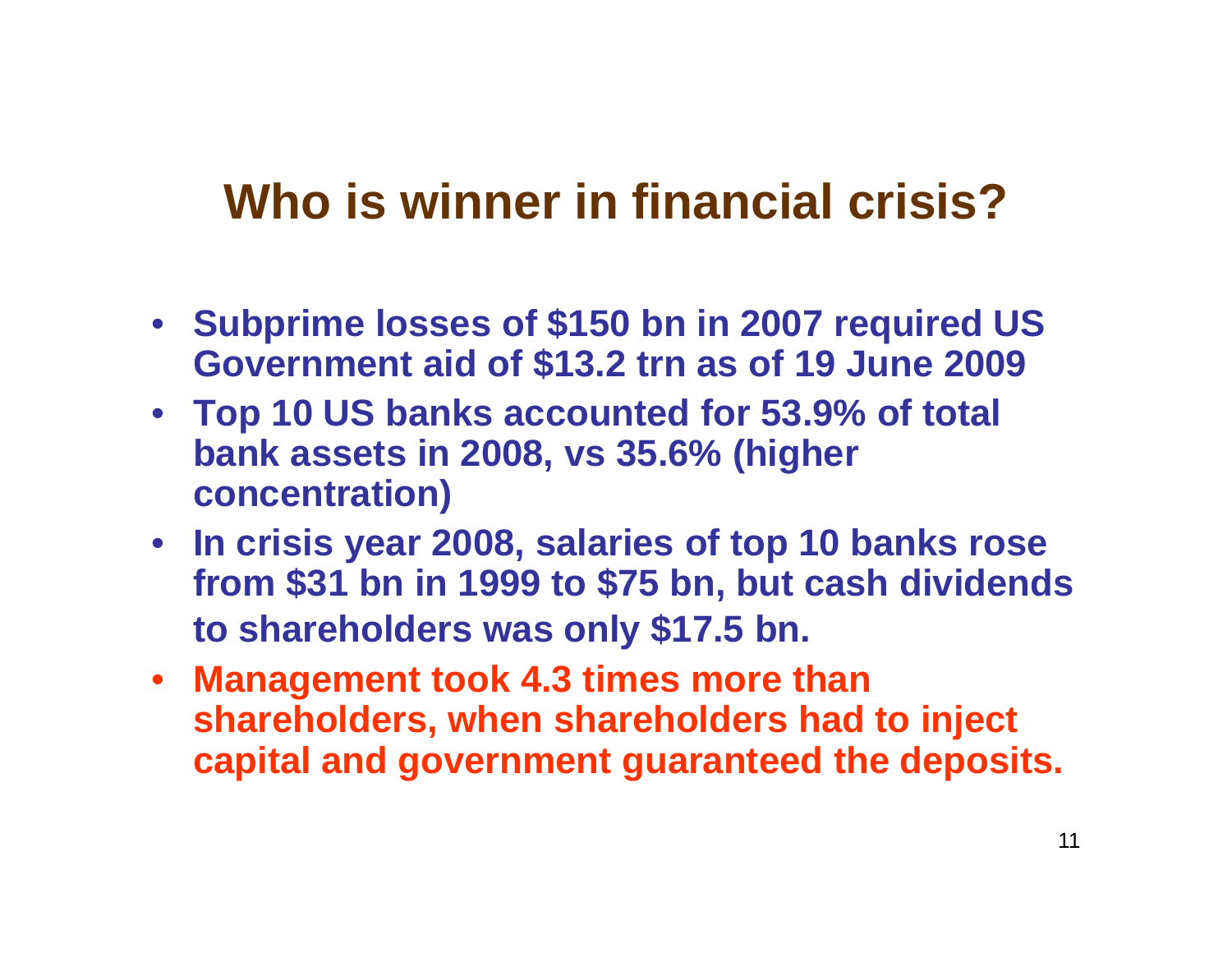# **This is also a Governance Crisis Public/Private Governance Typology**

|         | Private                                                   | Public                                              |
|---------|-----------------------------------------------------------|-----------------------------------------------------|
| Private | 1 - Greed for<br>self-interest                            | 2 - Civil<br><b>Society - NGO</b>                   |
| Public  | 3 - Public for<br><b>Bureaucratic</b><br><b>interests</b> | 4 - Public for<br><b>Public</b><br><b>Interests</b> |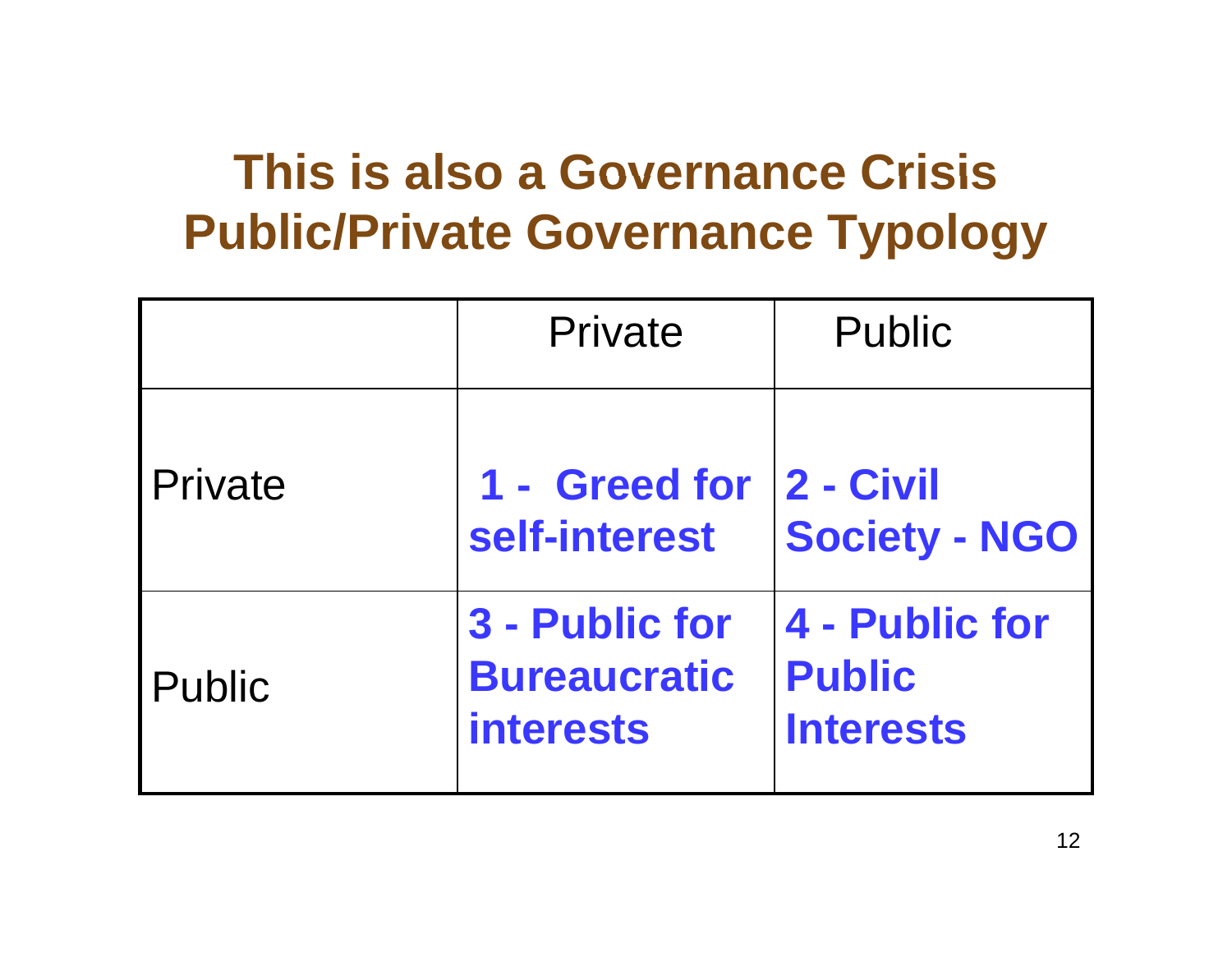## **Benner, Reinicke and Witte (2004):**

### **Multisectoral Networks In Global Governance**

- **Governance gaps both operationally and participatorily. Four operational asymmetries :** 
	- The *jurisdictional* gap arising from the fact that global public goods and disexternalities extend far beyond the legal constraints of nation-states;
	- The *temporal* gap between need for timely action and long-term inter-generational sustainability solutions;
	- The *complexity* of public policy issues that have profound economic, ecological, political and security effects on a crossborder basis;
	- The *contradiction* between market-reinforcing agreements (e.g. WTO) that concentrate power versus equitable standards, such as human rights, environmental and labour issues.

#### **The participatory gaps exist in two areas:**

- The growing income and wealth inequality arising from globalization;
- The demand from NGOs to be heard on global issues, with increasingly moral, financial and knowledge resources.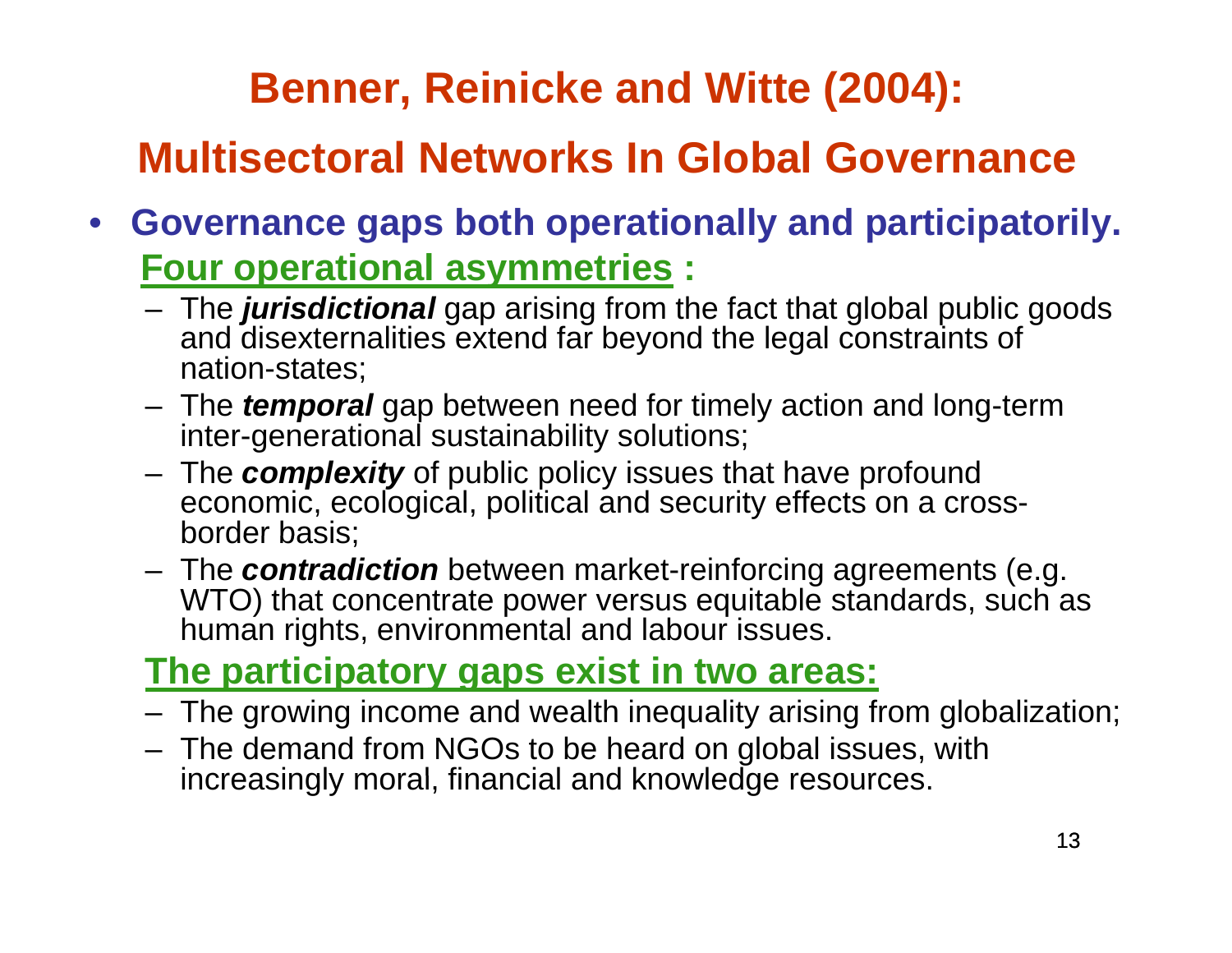# **Present Spending Increase/Tax decrease model is Leverage Machine**

- **Leverage creates global Ponzi scheme to fund current consumption through future taxation - sustainable only through zero interest rates**
- **ZIRP is fixed interest rate (at zero) policy zero) puts huge volatility on other asset prices, capital flows and exchange rates**
- **"bubble thy neighbour" policy - all countries hostage to ZIRP - no country can increase interest rates tax rates and rates,**  regulation without huge capital flows and <sub>14</sub> **arbitrage.**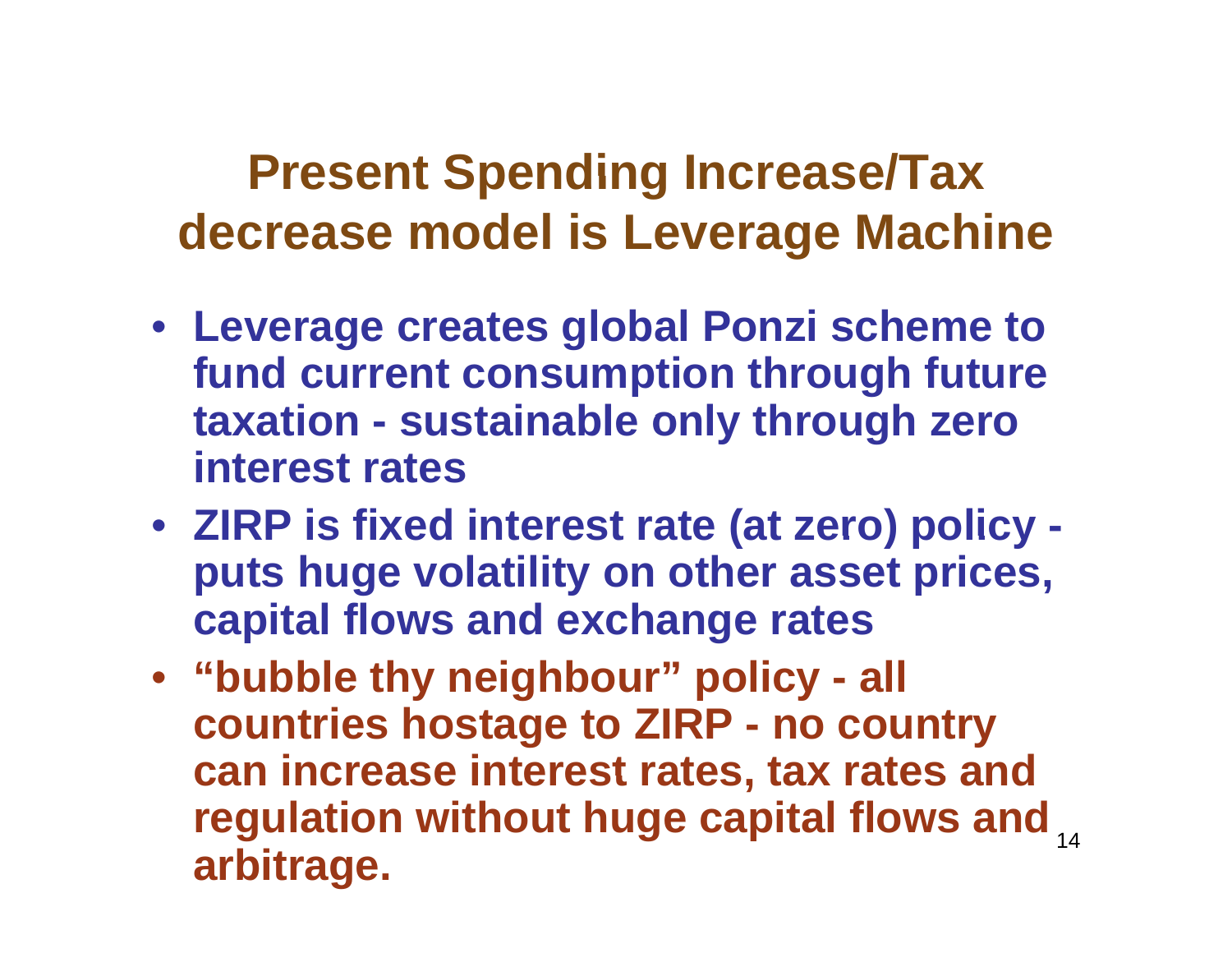### **Key Question - Is present "Global Leverage Machine" sustainable? - Global Tragedy of Commons**

- **Unwinding of Excess Consumption + Deleveraging [ leading to accelerated Global Warming] will take time**
- **Gold-based monetary system not viable due to unpredictability of supply of gold**
- Bretton Woods II = Triffin Dilemma for US **conflict of domestic vs global monetary policies**
- **If RoW growing faster than US, requires US to run current account deficit + funding**
- **Will Global Central Bank + Global Super-Regulator solve this?**

No! Because there is no Global Fiscal resources to fund 15**Global Goods + compensation for disadvantages region or sectors**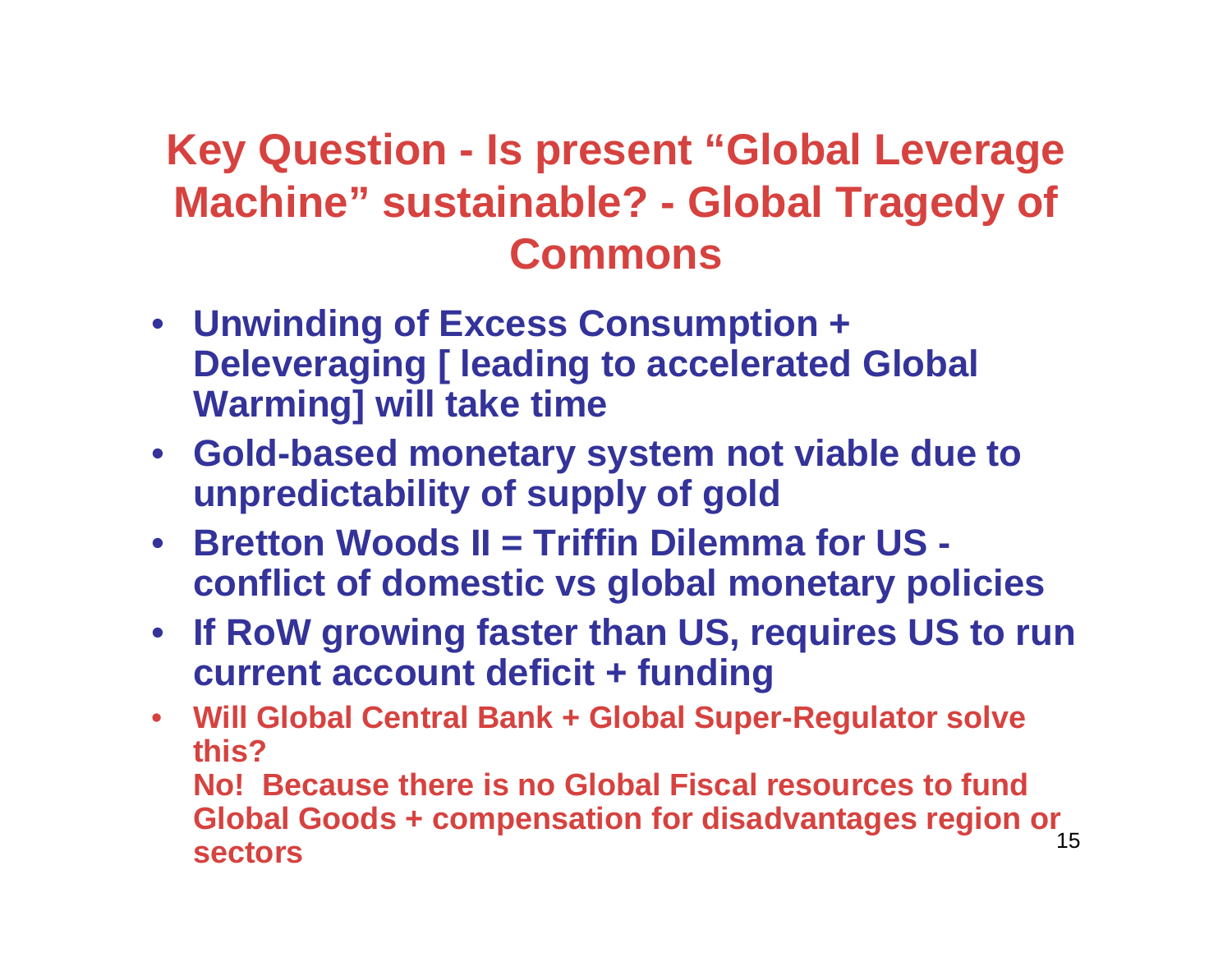### **In 30 years Global Warming will change years, Global Governance Model**

- **This crisis is financial + global warming crisis**
- **Can Coasian Bargaining solve global non cooperation issue?**
- **No! Some form of Global Taxation is necessary huge change in Westphalian model of voluntary coo peration.**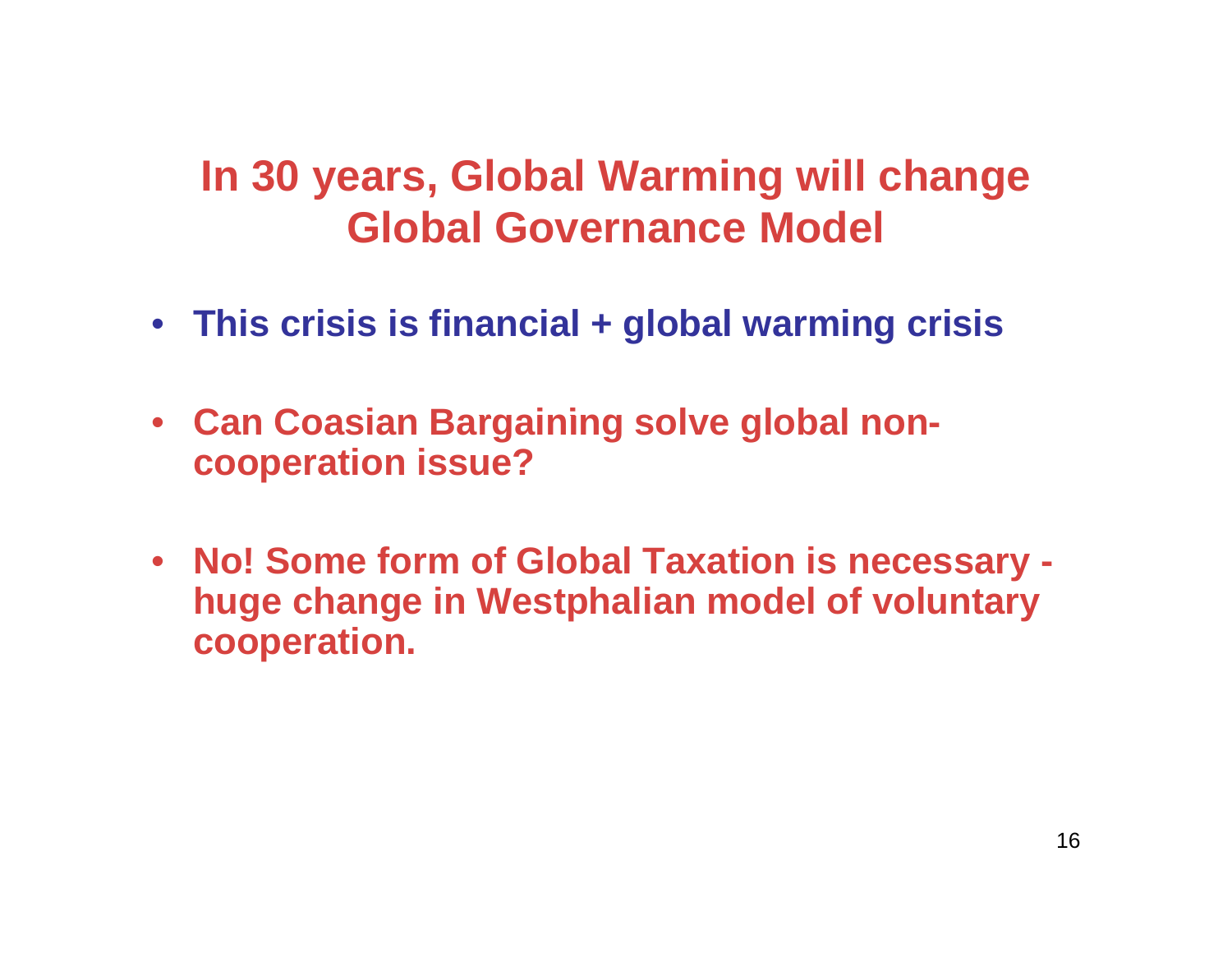### **Advantages of Turnover Tax**

- **1. Less re g, y ressive, voluntar y "user-py y a y" tax that is eas y to collect**
- **2. Can be counter-cyclical, increased as turnover increases to risky levels and reduce when market is slow compl t C it l Ad l lemen ts Capit al Adequacy rules**
- **3. Used to finance global public goods where there is no global tax**
- **4. Paid by financial institutions that are currently able to that able hide in tax free OFCs**
- **5. Reduced profits means reduced risk-taking**
- **6. Add Sand in Wheels because Frictionless Financial Wheels, Frictionless System enables infinite derivation and Runaway Windmill**
- **7. Tax collection mechanism means that financial markets can be monitored a gainst mone y laundering, insider g y g, trading, market manipulation etc that is currently impossible in global markets**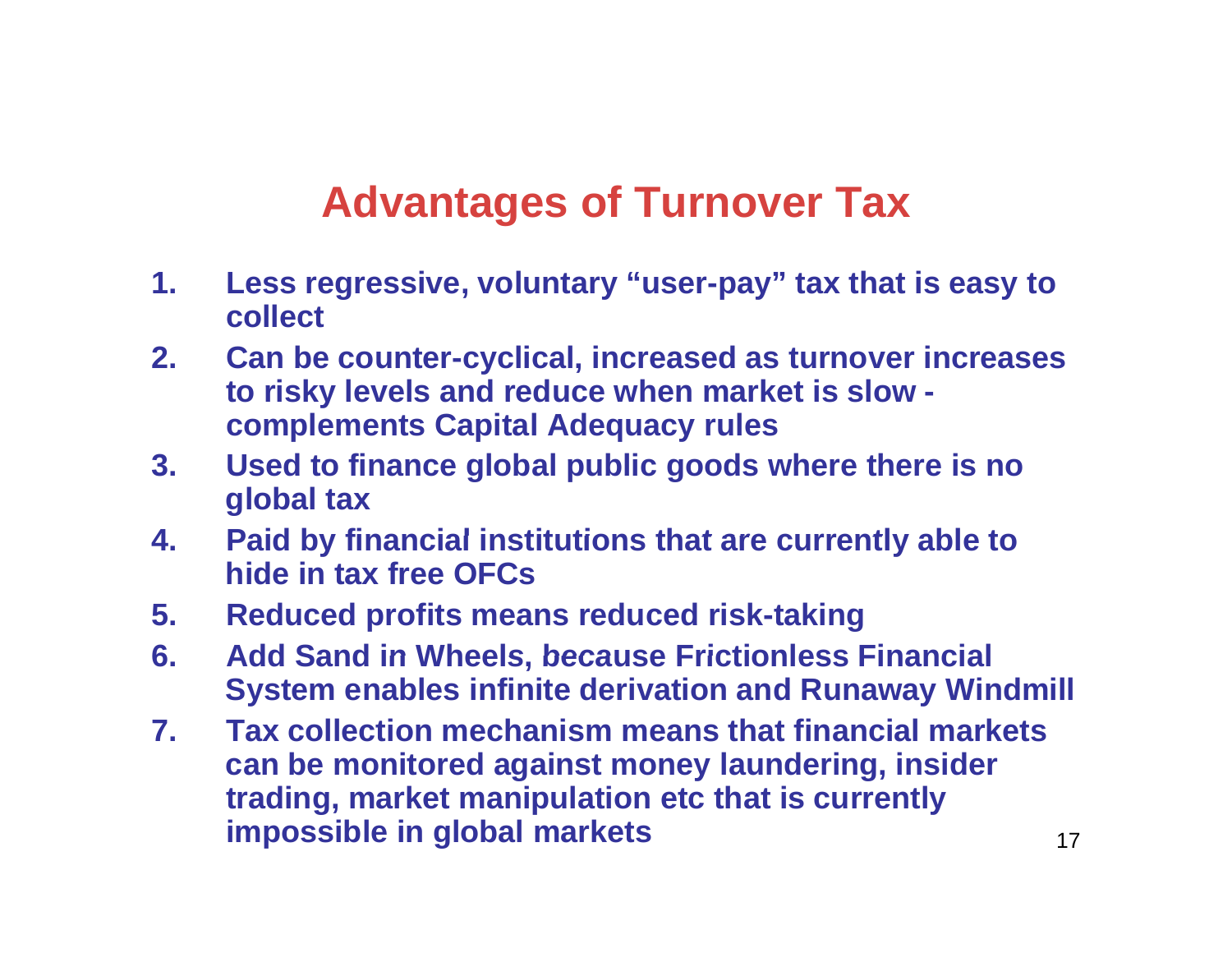#### **How much can be collected?**

- **1. At US\$900 trillion annual FX + stock market turnover, 0.1% would yield \$900 billion annually - in 3 years clean up banking losses**
- **2. At 0.005% would yield \$90 billion, double pledged aid to Africa of \$50 billion**
- **3. Recommend minimum of 0.005% as global standard, collected at national level and credited to special fund at fund, part of which can be used to clean up domestic financial losses. trading, market manipulation etc that is currently impossible in global markets**
- **4. Suggest also standardized Withholding Tax Rate, say 20%, so that we have tax equalization globally at minimum level.**
- **5. G d l ih i h d Governments agree not to deal wit h countries t hat do not tax and withhold.**